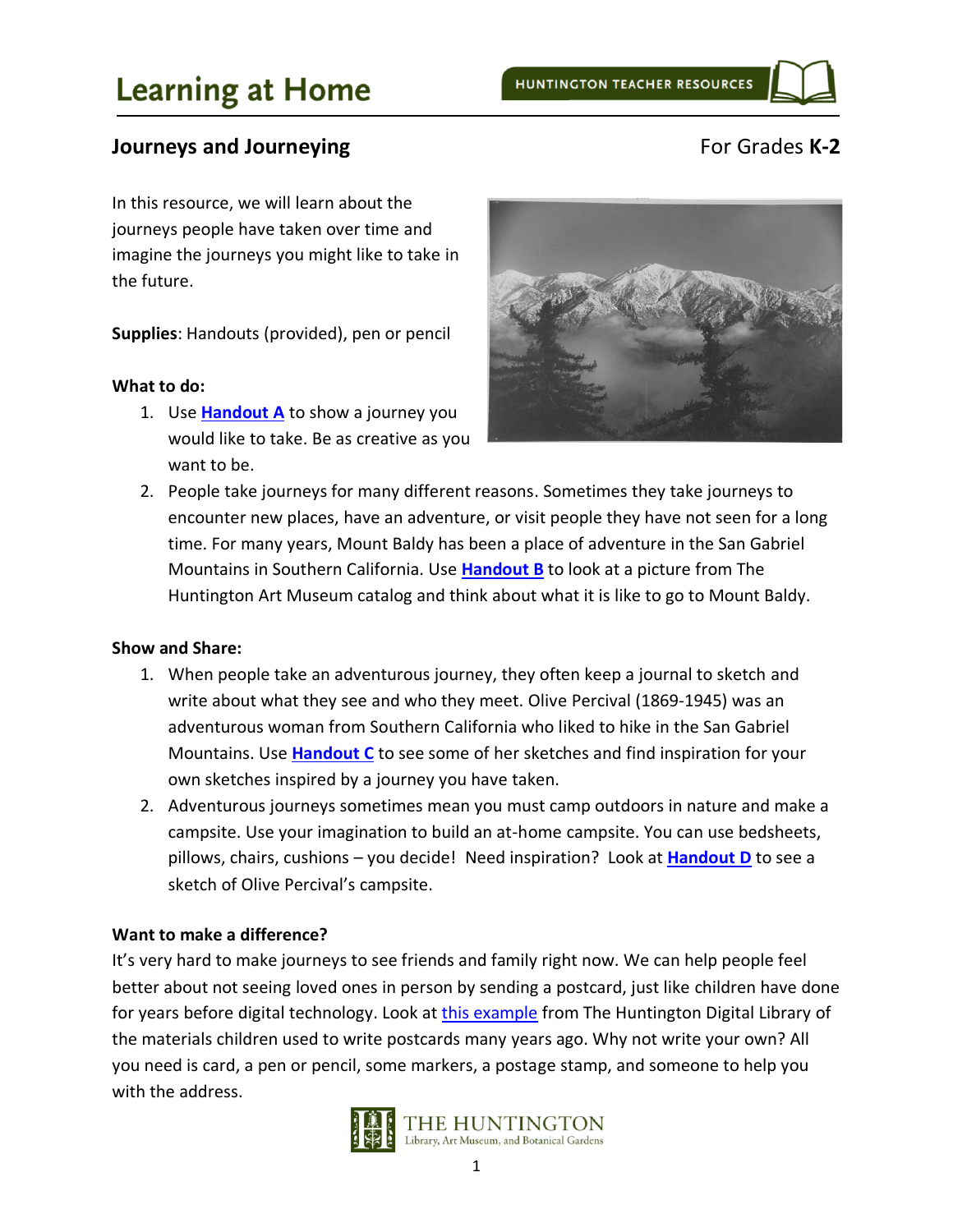Share and celebrate your work by emailing us at [Teachers@huntington.org](mailto:teachers@huntington.org)

## **This resource has some alignment with:**

CCSS.ELA-LITERACY.CCWR.2 Write informative/explanatory texts to examine and convey complex ideas and information clearly and accurately through the effective selection, organization, and analysis of content.

NCAS Anchor Standard 1-3 Generate and conceptualize artistic ideas and work, organize and develop artistic ideas and work, refine and complete artistic work.

## History-Social Science Content Standards

K.4 Students compare and contrast the locations of people, places, and environments and describe their characteristics.

K.6 Students understand that history relates to events, people, and places of other times.

1.2 Students compare and contrast the absolute and relative locations of places and people and describe the physical and/ or human characteristics of places.

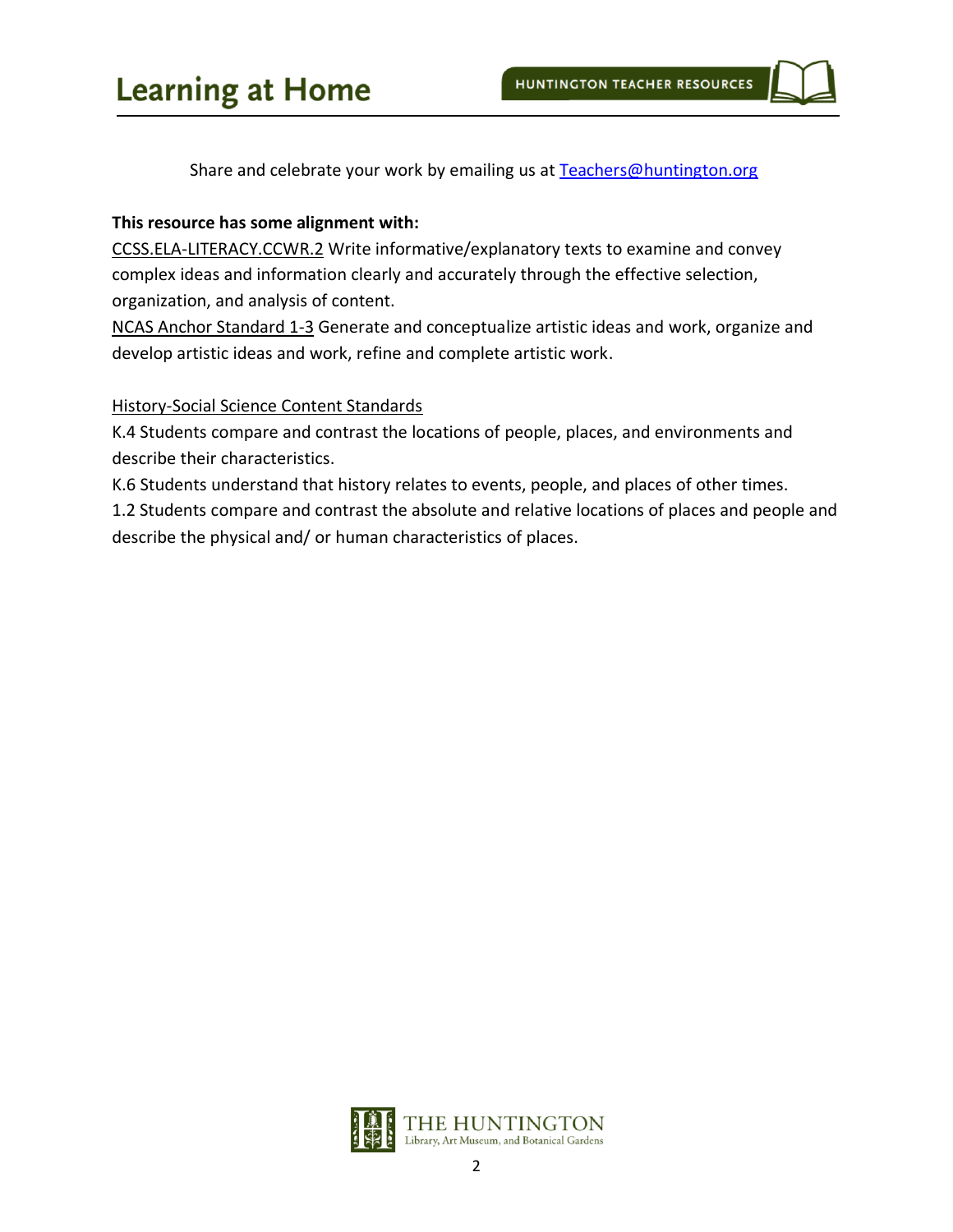# **Handout A**

<span id="page-2-0"></span>

## **Want to do more?**

1. Design a legend to explain the meanings of any colors and symbols you use.

2. Write about why you chose this journey. Why would you like to take it? How does it make you feel?

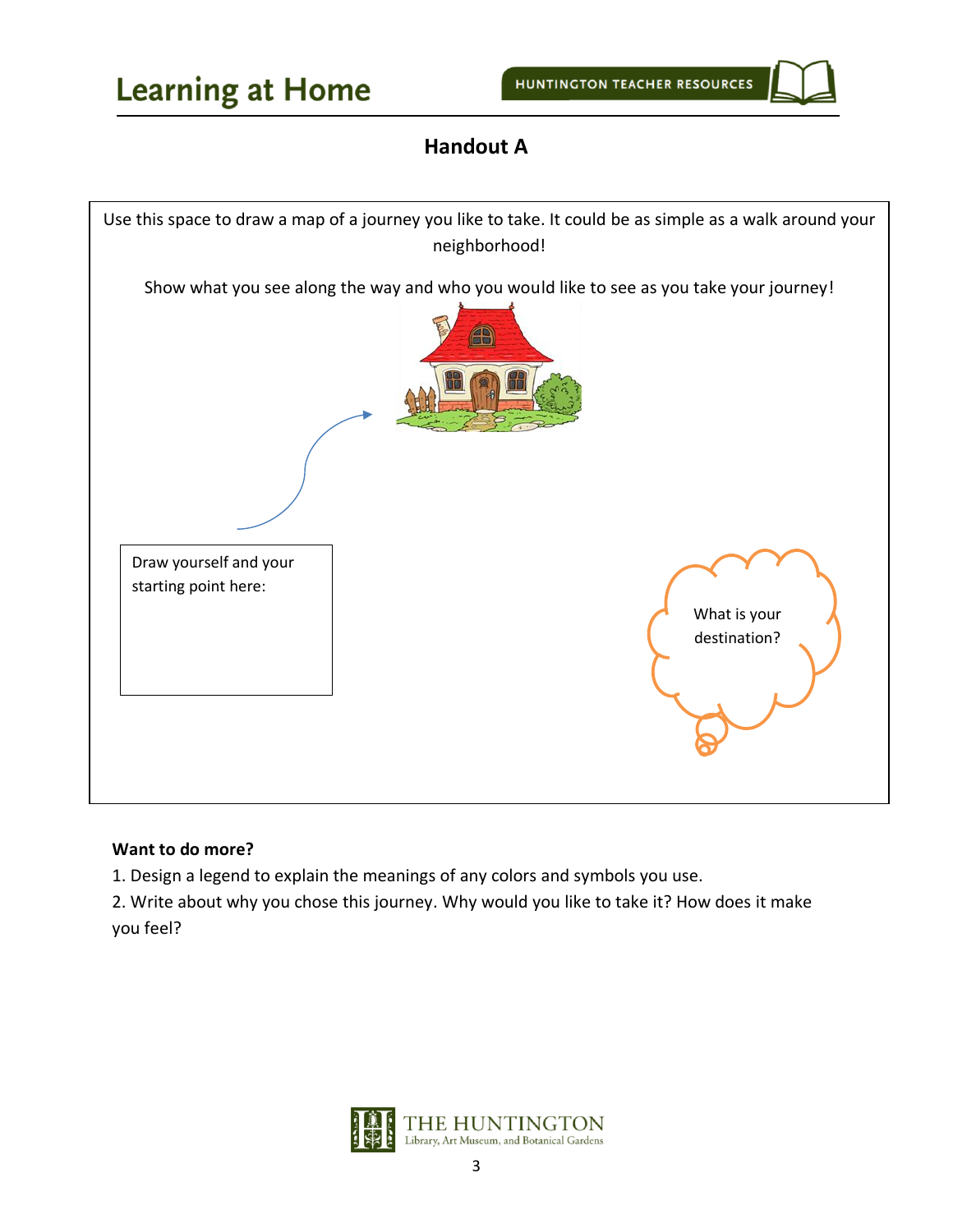

## **Handout B**

<span id="page-3-0"></span>Here is a photo of Mount Baldy taken around 1910 by Ferdinand Ellerman.



*Ferdinand Ellerman, Snow-capped Mount Baldy, as seen from Mount Wilson, c. 1910, photographic print, 8 x 10 in. The Huntington Library, Art Museum, and Botanical Gardens.*

- 1. Look closely at this picture or [look at the photo](https://hdl.huntington.org/digital/collection/p15150coll2/id/360/rec/1) in The Huntington Digital Library to make the image bigger.
- 2. What do you see? Make a list.
- 3. If you were there, what do you think you would hear? Make a list.
- 4. If you were there, what do you think you could smell? Make a list.
- 5. This photograph shows Mount Baldy with snow on it. If you were planning a journey, what time of year would you most like to visit? Write an explanation.
- 6. Find out more about [Mount Baldy.](https://en.wikipedia.org/wiki/Mount_Baldy,_California)

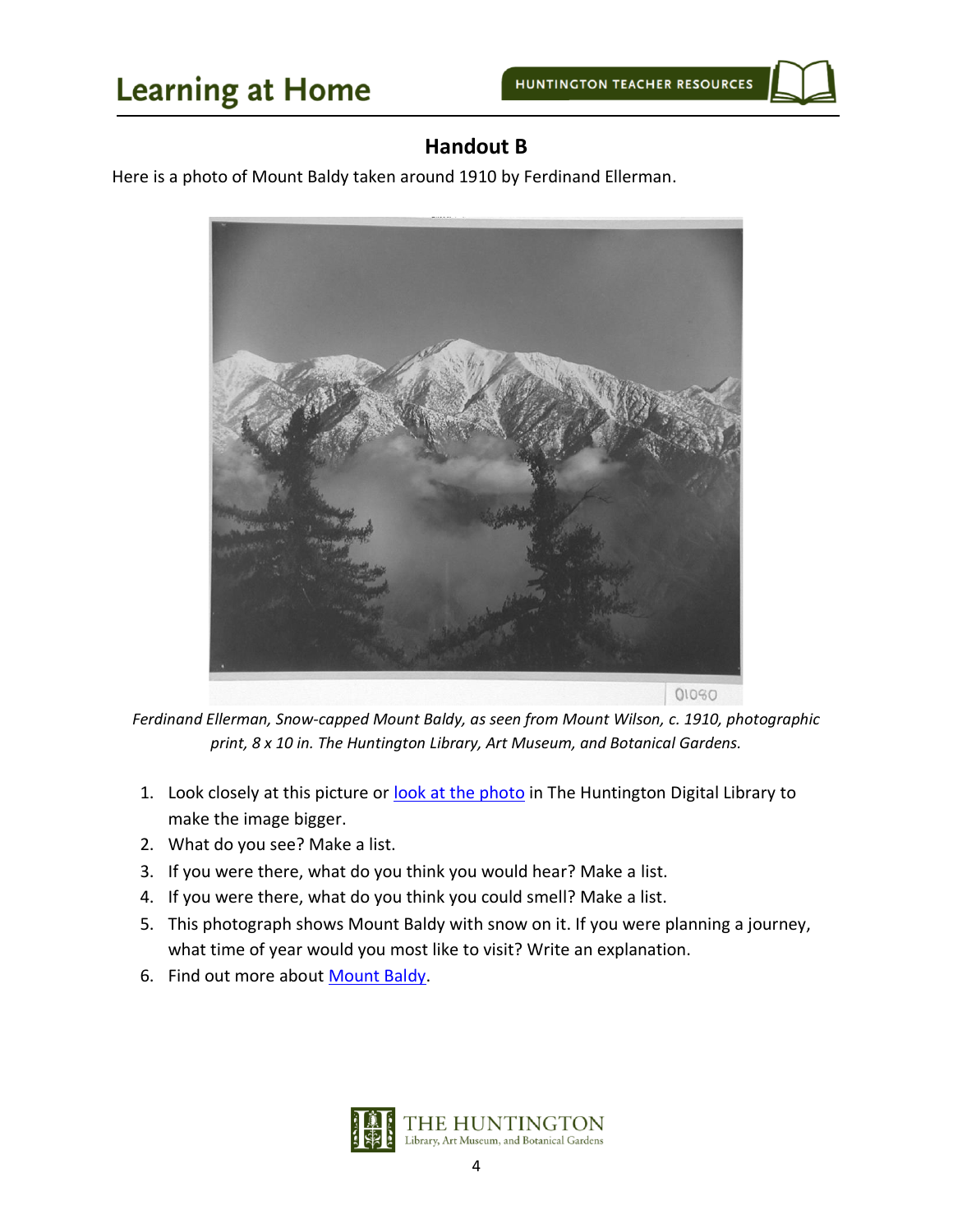# **Handout C**

<span id="page-4-0"></span>The Huntington's collection holds some sketches from Olive Percival's 10-day camping trip in the San Gabriel Mountains with a group of friends in 1893. Their goal was to get to Mount San Antonio, or "Old Baldy," the highest peak in the San Gabriel range, reaching 10,064 feet. Here are some sketches she made along the way:



*The Huntington Library, Art Museum, and Botanical Gardens.*

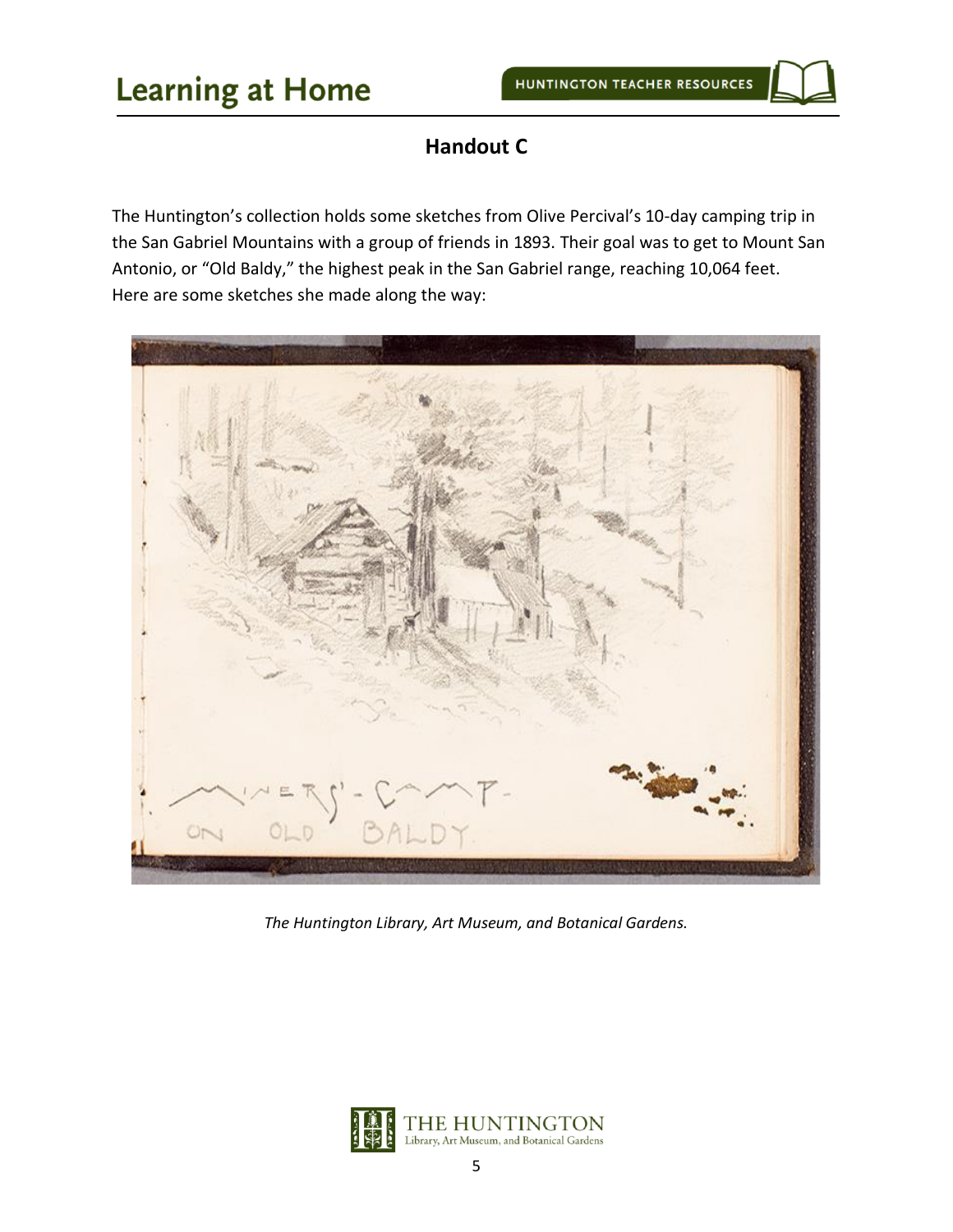Olive Percival made drawings of buildings, such as this miner's camp. She also made sketches of the wildlife she encountered including this beautiful image of a colorful butterfly:



*The Huntington Library, Art Museum, and Botanical Gardens.*

- 1. Draw a sketch from a journey you have made.
- 2. Find out more about Olive Percival's journey by reading [this article.](https://www.huntington.org/verso/2018/08/ascending-old-baldy)